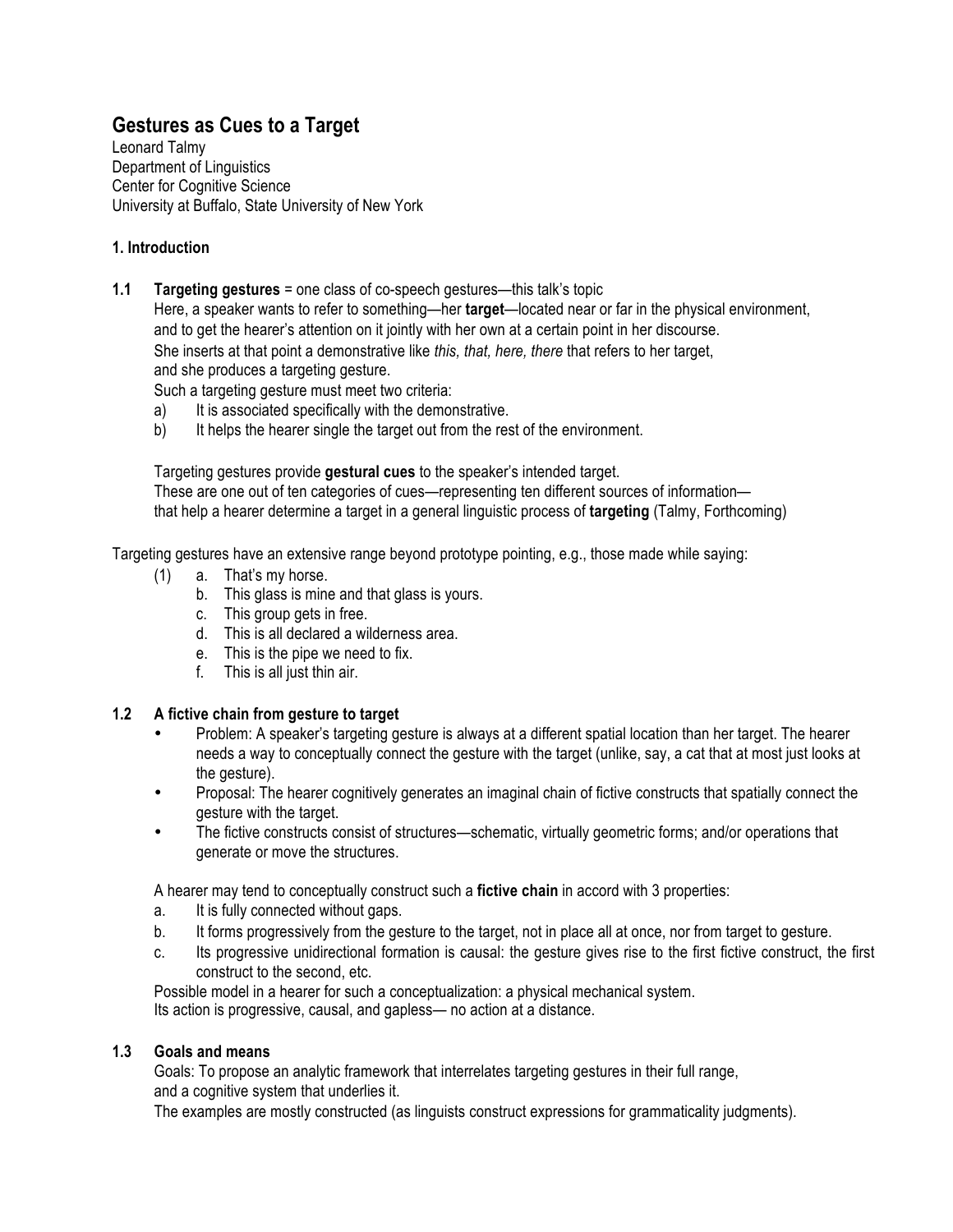Videographic analysis of spontaneous gesturing will thus be needed to test out all proposals here. But some support may already exist: many aspects of target gesturing have counterparts in the analysis of fictive motion in linguistics and of perceptual organization in vision science, noted below.

#### **Part 1: Overview of nine categories of targeting gestures**

Targeting gestures can be divided into at least nine categories based on the type of fictive construct within a gesture's fictive chain most determinative in singling the target out.

### **2. Target-intersecting gestures**

The gesture generates a fictive construct that intersects with an entity to mark it as the target.

#### **2.1 Possible prototype of this gesture type**

E.g, the speaker is in a field with several horses and says:

(2) That's my horse.

Gesture by the speaker: The dominant forefinger, held straight and steady, points at one horse. Processing by the hearer: The hearer may generate mental imagery in which:

- a. The finger's bulk is schematized as a 1-D straight line with a point-like front (at the tip).
- b. Emanating from that front point is an intangible **projection**: a 1-D straight fictive line coaxial with the finger's axis.
- c. It progresses forward through space rapidly until it **intersects** with a distal object, where it terminates and stops moving.
- d. This intersection is a cue that that object is the speaker's intended target.

### **2.1.1 Counterparts in linguistics and perceptual organization**

Linguistic counterpart of the projection: The "demonstrative path" type of fictive motion, as in:

(3) The arrow on the roadsign points to (past / away from) the village.

A 1-D straight fictive line emanates from the arrow's 0-D front point, coaxially with its shaft, and follows the prepositionally specified path.

Linguistic counterpart of the finger's schematization: the "bulk neutral" property of prepositions, as in:

(4) The caterpillar crawled up along the filament / the tree trunk.

The preposition *along* refers to a path moving parallel to and next to a line, and is indifferent to the bulk character of that line.

Perceptual counterpart of the finger's schematization: "skeletal structure", e.g., "axes of elongation" (Marr, 1982), "medial axis transforms" (Feldman and Singh, 2006).

Perceptual counterpart of the projection's coaxiality with the finger's schematized axis: the Gestalt principle of "good continuation" or "colinearity" (Wertheimer, 1923).

### **Divergences from This Prototype**:

### **2.2 Articulator movement**

Instead of holding the forefinger still, the speaker can move it in two main ways:

### **2.2.1 A thrust**.

Gesture: The finger jabs forward along its main axis, e.g., as the speaker says (2). Processing: The finger **launches** the projection, imparting motion to it at its origin.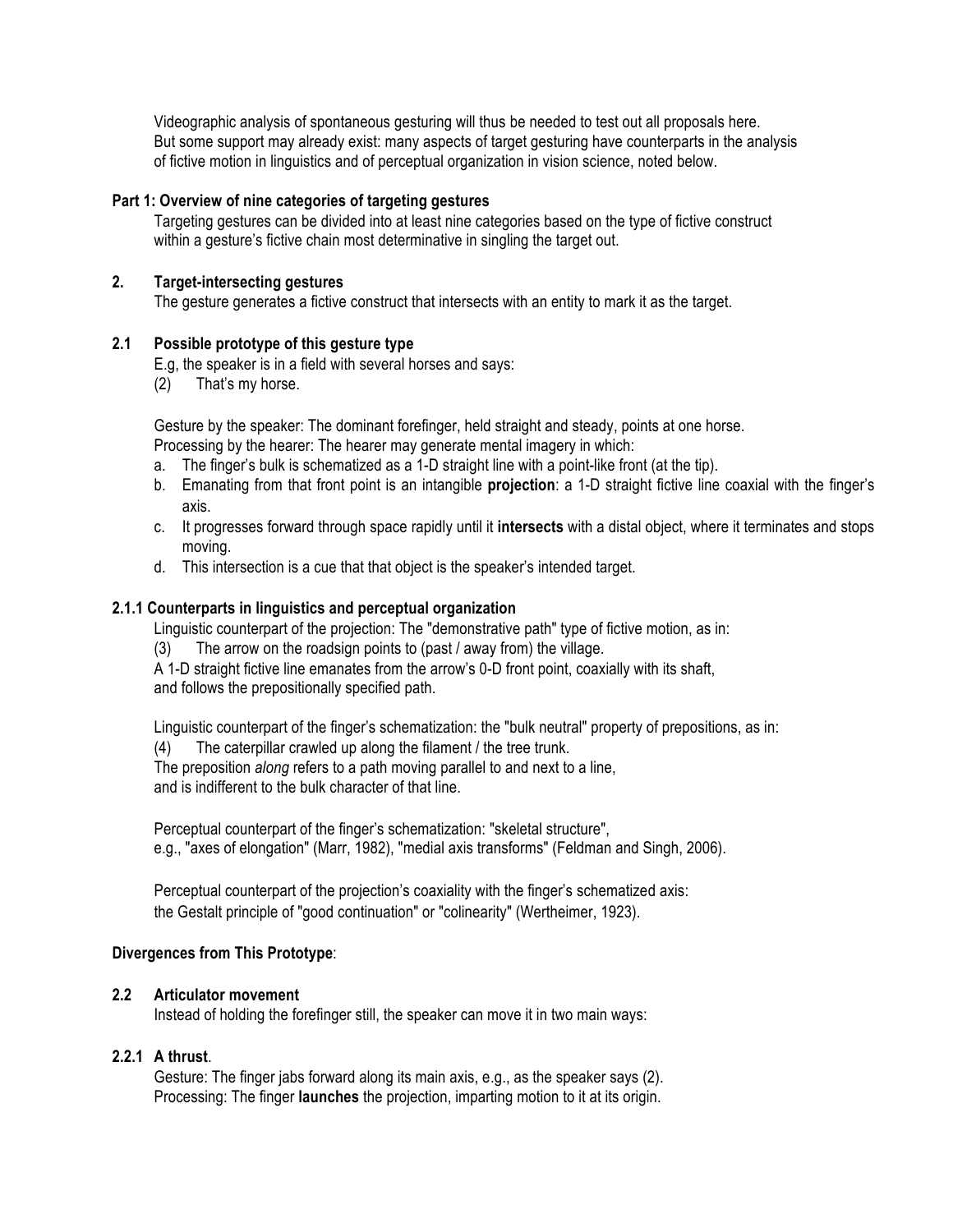# **2.2.2 A swing**.

Gesture: The finger swings laterally (up, down, right, left) about a pivot point (knuckle, wrist, elbow). Processing: The fictive 1-D projection **sweeps** laterally through space.

# **2.3 Types of sweep**

**2.3.1 A sweep onto a nonextended target** (one with comparable magnitude in all 3 dimensions) A projection shoots past the target at the start of a sweep and intersects with it at the end, as in (2).

**2.3.2 A sweep along an extended target** (one with substantially greater magnitude in one dimension)

Gesture: Speaker swings pointing finger from left to right of the fence while saying:

(5) That fence separates the neighbor's farm from ours.

Processing: The hearer may generate mental imagery in which:

- a. the point at which the projection intersects with the fence is itself a fictive construct: a **transect**. (perhaps conceptualized much like the spot of light on the fence from a flashlight)
- b. the 0-D transect moves left to right along the fence surface, forming a fictive 1-D line: a **trace**. (perhaps conceptualized much like the spot of light moving as the flashlight swings left to right)
- c. the progressing trace follows the structural delineation most salient in the target's geometry, here, the bounded horizontal line of the fence's length.

The trace in effect maps out the target in an operation of **target mapping**.

Linguistic counterpart of such target mapping: the "coextension path" type of fictive motion.

(6) The fence goes from the plateau down into the valley.

The hearer's focal point of attention here imaginally moves along his conception of the fence, much like his fictively constructed transect imaginally moves along his perception of the fence.

# **2.4 Dimensionality of the projection**

So far, a 0-D front point in an articulator has emitted a 1-D linear projection.

But a 1-D front edge (e.g., the fingertips of a flat hand) can emit a 2-D projection, a "planar strip".

- E.g., plane of flat hand is vertical, fingers aim forward toward a vertical slot in wall, speaker says:
	- (7) That's the slot you slide your envelope through.

And a 2-D front plane in an articulator can emit a 3-D volumetric projection.

- E.g., the two hands are vertical, thumb beside thumb, palms facing forward; speaker says:
	- (8) That retaining wall needs reinforcement.

Linguistic counterpart of a planar projector: the "prospect path" type of fictive motion.

(9) The cliff wall faces toward (past, away from) the island.

A 3-D straight fictive shaft emanates from the cliff's 2-D front face, and follows the prepositionally specified path.

# **3. Target-enclosing gestures**

The gesture generates a fictive construct that encloses an entity to mark it as the target.

# **3.1 Enclosing through projection**

**2-D enclosing**. E.g., speaker wants to target one group of packages under a Christmas tree and says:

(10) Those gifts are for you.

Gesture: A pointing forefinger swings in a loop aimed just outside the area of the gifts.

Processing: The hearer may generate mental imagery in which:

a. A fictive projection from the finger intersects with a point on the floor just outside the gifts.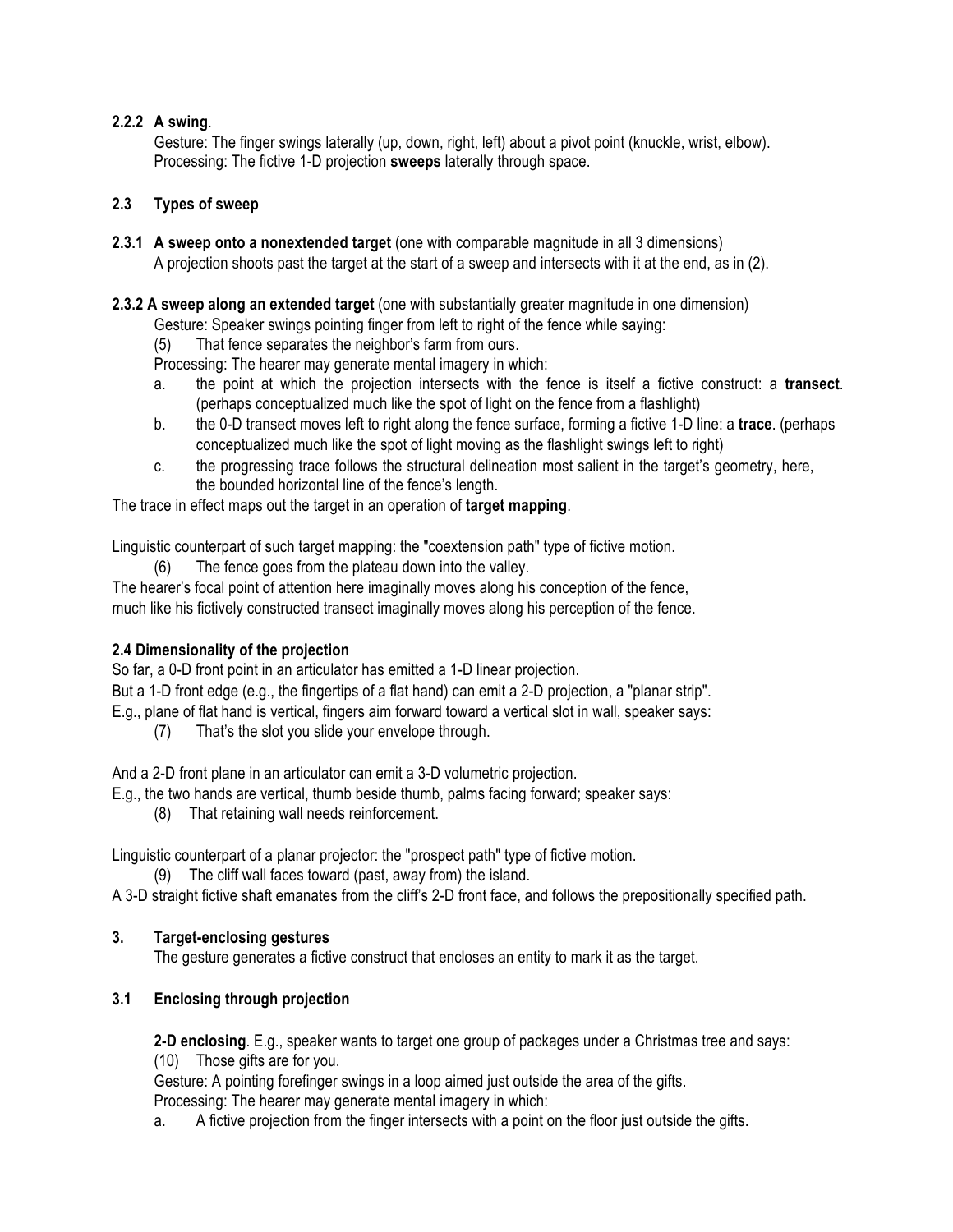- b. This point— a 0-D transect—moves on the floor, forming a trace: a closed loop surrounding the gifts.
- c. If a margin is left between the trace and the gifts' perimeter, an operation of **gap crossing** spans it, in accord with the proposed principle of fictive chains as unbroken.

**1-D enclosing**. E.g., one flatmate about to move out speaks to another about a section of books along a single shared bookshelf:

(11) Those books are mine.

Gesture: Two flat hands, palms facing each other, fingers pointing forward just above the books aim respectively at either end of the targeted section, then swing down to the level of the books. Processing: a. Two planar strips project forward to intersect with the back of the bookshelf.

b. Each strip sweeps down along its own plane to between 2 adjacent books.

c. By bookending it, the 2 discontinuous strips enclose the 1D section to single it out as the target.

# **3.2 Enclosing through radial expansion**

**-3D enclosing**. E.g., one hiker in a woodland says to another:

(12) This is all declared a wilderness region.

Gesture: Both arms are held above the head in a semicircle with fingertips touching,

then drawn slowly downward back along the two sides of the semicircle.

Processing: a. The retracting hands leave a linear trace, a fictive semicircle opening downward.

- b. In an operation of **shape completion**, fictive planes emerge laterally from the trace, extend around, and form the surface of a hemisphere opening downward. Perceptual counterpart: closure
- c. This dome shape expands radially outward to enclose the targeted volume of space; an operation of **radial expansion**.

# **4. Target-paralleling gestures**

The gesture generates a fictive construct that parallels an entity to mark it as the target.

- **4.1 1-D paralleling**. E.g., ten feet away from a cluster of straight water pipes all oriented in different directions, one plumber says to another:
	- (13) This is the pipe we need to fix.

Gesture: Straight finger moves forward and back along its axis, oriented parallel to the target pipe. Processing: One way the hearer may generate mental imagery:

- a. The axially oscillating finger emits a self-terminating 1D projection fore and aft.
- b. By an operation of **repositioning**, this fictive line moves laterally to coincide with the one pipe parallel with it, marking it as the intended target.

Perceptual counterpart: the Gestalt principle of parallelism.

**4.2 2-D paralleling**. E.g., facing one wall of a room in their house, one spouse says to the other:

(14) All this old paint has to be removed before putting on the new coat.

Gesture: flat hand held forward, palm facing the wall with fingers pointing up,

sweeps left and right in a narrowing descending zigzag.

Processing: One way the hearer may generate mental imagery:

- a. The zigzagging flat hand emits a 2-D coplanar projection left and right that terminates at the side walls.
- b. This fictive plane undergoes lateral repositioning to coincide with the facing wall.

# **5. Target-coprogressing gestures**

Ontologically, the target here is not an entity or location, but a **path** taken by an entity.

The gesture generates a fictive construct that progresses coaxially and codirectionally with a path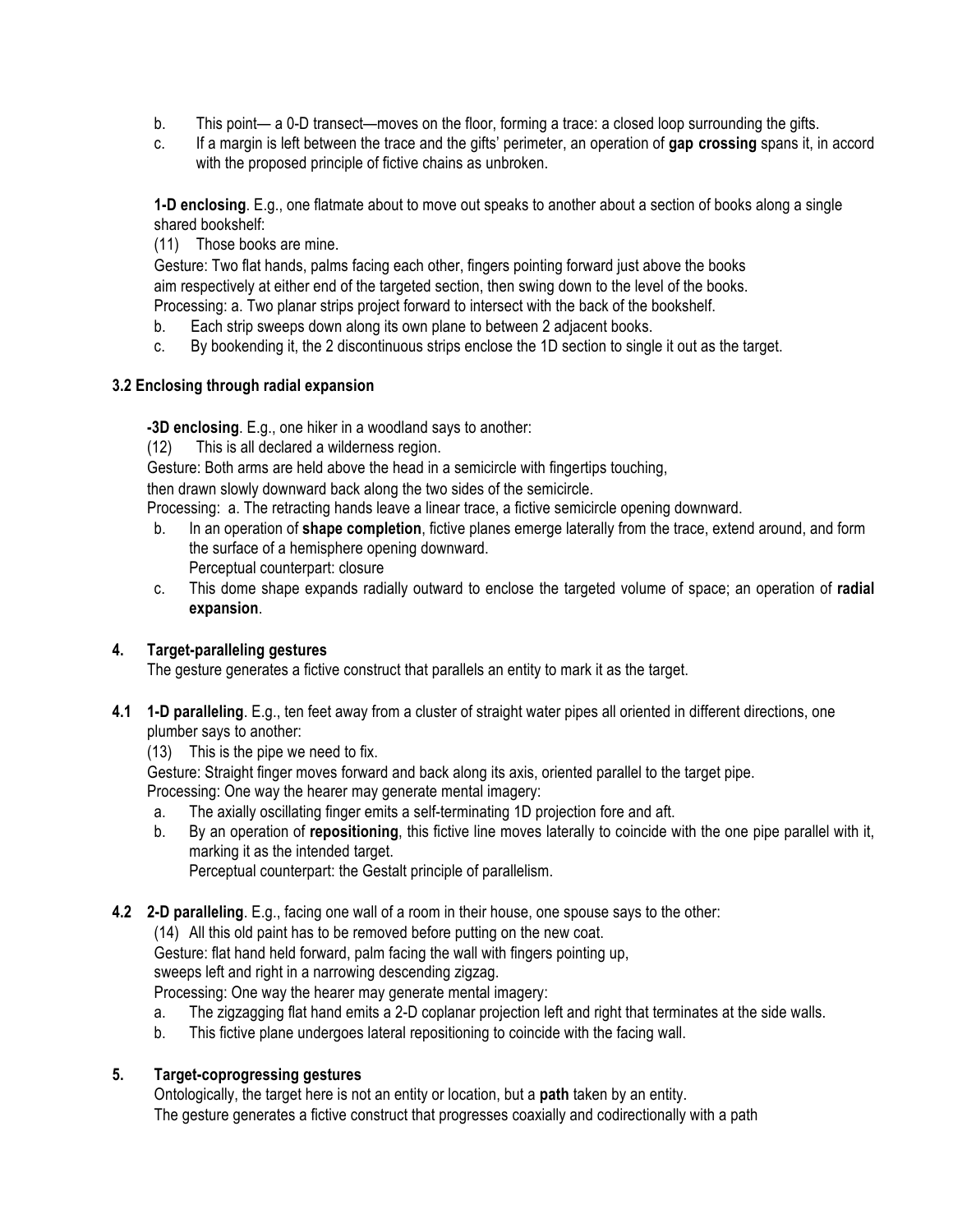to mark it as the target. It **coprogresses** with that targeted path.

E.g.: in a cowboy movie, a bystander says to the sheriff:

(15) The gunman rode off in that direction / that way / thataway.

Gesture: First the hand is cocked back, the finger is half curled back;

then the hand rotates forward, the finger straightens and jabs forward.

Processing: The finger launches a projection coprogressive with the path, marking it as the target.

# **6. Target-pervading gestures**

The gesture generates a fictive construct that passes through the substance of an entity or the space of a location to mark it as the target.

# **6.1 The projection sweeps**. E.g., the speaker, sitting back from several adjoining tables

with cluttered surfaces, when asked where the car keys are, says:

(16) They're somewhere over there.

Gesture: Right arm extended 60 degrees toward left, flat hand facing left;

arm swings in wide arc toward right.

Processing: a. The hand projects a fictive planar strip, its plane vertical.

b. The strip sweeps laterally rightward through the layer atop the tables' surfaces, marking it as the target of the demonstrative *there*.

# **6.2 The projection penetrates**. E.g., Standing outside in Berkeley with a friend, I said about a recent trip: (17) The weather in Allahabad was about like this.

Gestures: a. I turned a bit away from the friend to direct my body toward the open space of the city.

- b. I swelled my chest out a bit.
- c. I held my hands as if to "cup" the volume of space from underneath.
- d. I turned my head and eyes a bit upward and away, as if to look into the midst of the volume of space. Processing of a and b:
- a. As an articulator with a 2-D planar front, the chest emitted a 3-D volumetric fictive projection.
- b. This projection permeated the volume of space to mark it as the target.

# **7. Target-accessing gestures**

The gesture generates a fictive construct, a contoured path, that guides the hearer's attention so that it imaginally accesses an occluded target.

E.g., an apple is at the far edge of a table, a wormhole in its unseen side. The speaker says:

(18) That apple has a wormhole right THERE.

Gesture: The speaker's pointing finger moves forward along a line heading just above the apple, then the fingertip first bends down, and then bends back toward the speaker in a "J" path.

Processing: a. The finger emits a projection whose front point follows a path geometrically similar to that of the fingertip, but larger through an operation of **scale shifting**.

b. The projection's advancing front point represents the hearer's viewpoint.

Linguistic counterpart: the "access path" type of fictive motion. E.g., a speaker says:

(19) The vacuum cleaner is down around behind the clotheshamper.

The prepositions specify a path that, e.g., the hearer's focal attention or hand could follow to access the referent object.

# **8. Target-neighboring gestures**

Within its maximum reach, the articulator neighbors—but does not touch—an entity to mark it as the target.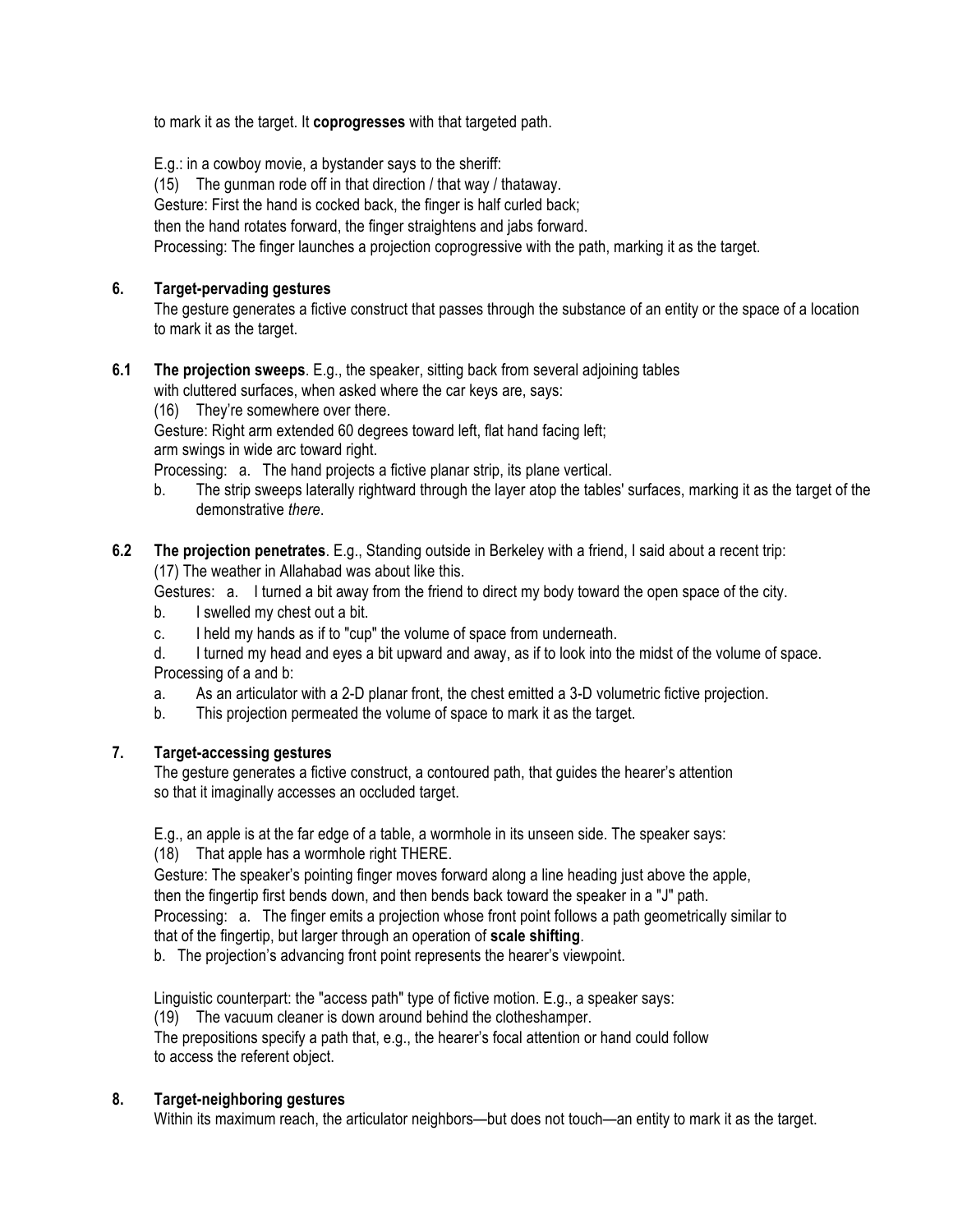Perceptual counterpart: the Gestalt principle of grouping by proximity

E.g., at the end of a singing contest for 10-year-olds lined up in a row on a stage, the MC says: (20) And this young man is our winner! Gesture: Standing in front of the line, left of the boy, the MC lowers her extended right arm, palm forward, until the back of the hand is at chest level a foot in front of the boy. Processing: The operation of gap crossing connects the hand with the nearest object, one particular boy, singling him out from the other children as the target.

**8.1 Engagement**: the parameter of a gesture's degree of spatial/physical engagement with a target. Least engaged: The fictive chain simply extends across whatever amount of spatial separation exists from the articulator to the target—shown by all the gesture categories before now. More engaged: the articulator neighbors the target.

### **9. Target-contacting gestures**

Without otherwise affecting it, an articulator contacts an object to mark it as the target.

E.g., a speaker standing by 2 wine bottles says:

(21) This is Bordeau. And this is Chianti.

Gesture: The speaker's fingertip touches 1 bottle's top; then touches the other's top. Processing: Through a fictive operation of **boundary crossing**, the articulator is conceptually connected with the contiguous target—in accord with the proposed principle of fictive chains as forming progressively from the gesture to the target.

Perceptual counterpart: the visual process of "element connectedness" (Palmer and Rock, 1994).

On the engagement parameter: The articulator here is more engaged with the target than for a target-neighboring gesture.

### **10. Target-affecting gestures**

An articulator already in contact with an object maneuvers/alters it to mark it as the target.

### **10.1 Maneuvering**: E.g., same wine bottles and utterance as above, but:

Gesture: With each hand gripping a bottle, first 1 hand lifts and lowers its bottle; then the other hand does the same. Processing: By an operation of **movement transmission**, the articulator's movement is imagined as being transmitted to the object to mark it as the target.

On the engagement parameter: The articulator here is more engaged with the target than for a target-contacting gesture.

#### **10.2 Altering**: E.g., a clown holding up a narrow balloon around the middle in each hand says: (22) I'll bend this one to make a puppy. Gesture: The right hand squeezes in on the balloon it holds. Processing: Again, movement transmission from the articulator to the object marks it as the target.

On the engagement parameter: The articulator here is the most engaged with the target, more than for a moving target-affecting gesture.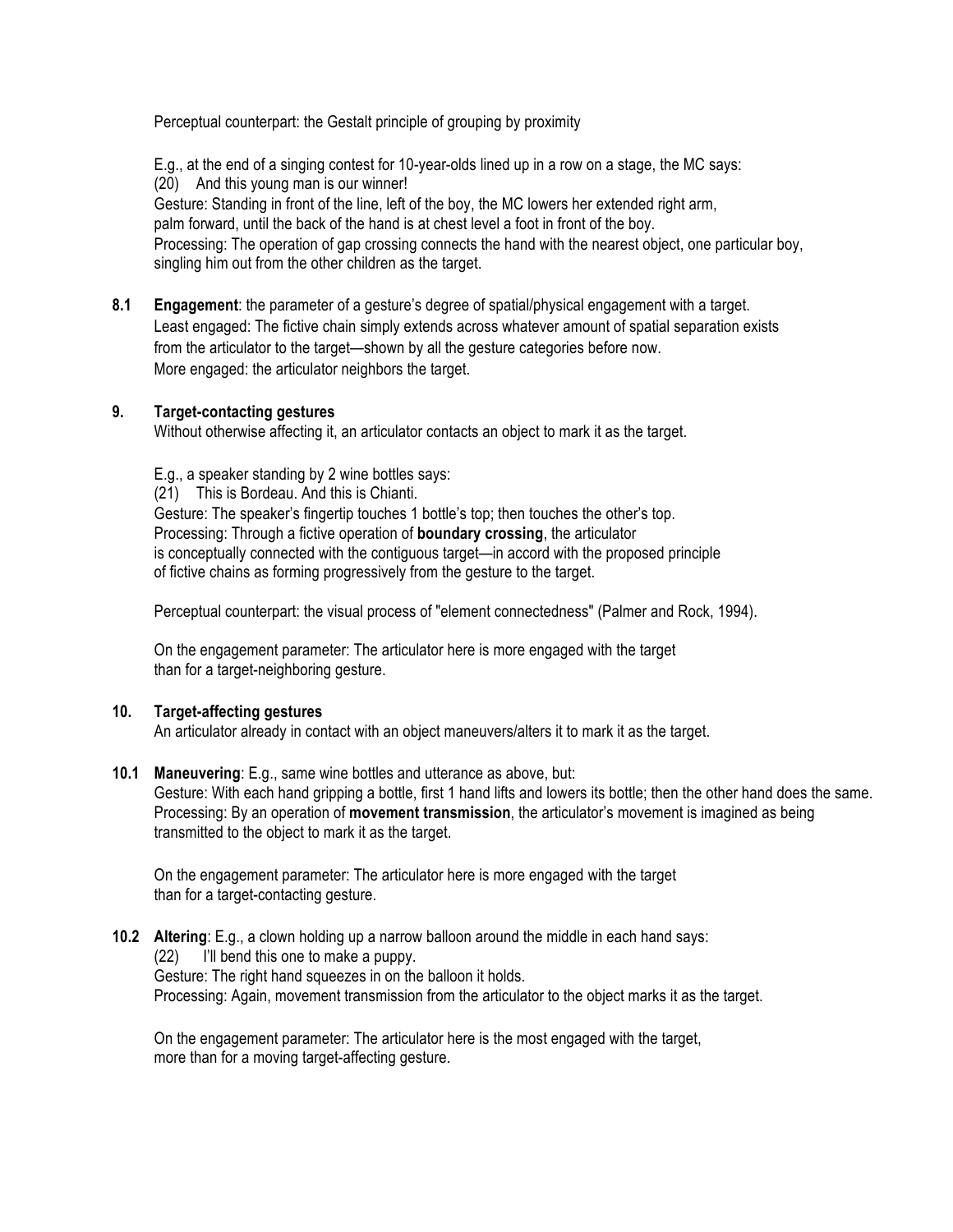### **Part 2: The degree-of-precision parameter**

### **11. The precision parameter**

Crosscutting all gesture types above is a "precision parameter", ranging from approximation to precision in a gesture's realization.

Typical correlates: from a more casual faster execution with laxer muscles yielding looser movements, to a more deliberate slower execution with tenser muscles yielding tighter movements.

E.g., a remodeler near an interior wall in a house tells an assistant:

(23) Use your pencil to put an "X" THERE.

Gesture type 1: Finger points approximatively toward a section of the wall.

Processing: The approximativeness licenses "projection widening", yielding a larger-scoped intersection, that calls for a large "X" for where to, say, hang a painting.

Gesture type 2: Finger points precisionally at a spot on the wall.

Processing: The precisionality requires "projection narrowness", yielding a smaller-scoped intersection, that calls for a small "X" for where to, say, drive a nail.

### **Part 3: More on target-intersecting gestures**

- **12.** Other articulators —any body part that can be construed as pointing, including the eye: The eye can be schematized as a linear articulator with the pupil as the front point, which emits a fictive 1-D linear projection = the speaker's "line of sight".
- **12.1 The projection advances forward** E.g., the speaker is in a field with several horses and says: (24) That's my horse.

Gesture: The speaker looks steadily at one of the horses.

Processing: The eyes emit a 1-D projection that intersects with one horse, singling it out as the target.

Linguistic counterpart: the "sensory path" type of fictive motion:

(25) I looked at (past / away from) the bell tower.

The line of sight from my eyes progresses horizontally forward along the prepositionally specified path.

### **12.2 The projection sweeps laterally**. E.g., at a party as a newcomer enters, speaker says to friend:

(26) That's my boss.

Gesture: Speaker quickly swivels eyes in a sidelong glance toward the newcomer and back. Processing: Projection from eyes sweeps laterally into intersection with newcomer to mark her as target.

Linguistic counterpart: a fictive sensory path moving laterally, as for the **down** in:

(27) I slowly looked down into the well.

The line of sight from my eyes first progresses horizontally forward, then sweeps laterally downward, then progresses straight down.

# **13. An articulator's "outstretch"**

An extendable articulator can be stretched away from the body by different amounts in the direction of an object to indicate its relative distance away and thus help single it out as the target.

E.g., a speaker pointing out a 5th-floor window says:

(28) This is my local church's steeple. That further away is the Anglican church's steeple. And that in the distance is the cathedral's steeple.

Gesture: The arm, with forefinger pointing forward, stretches successively further out horizontally.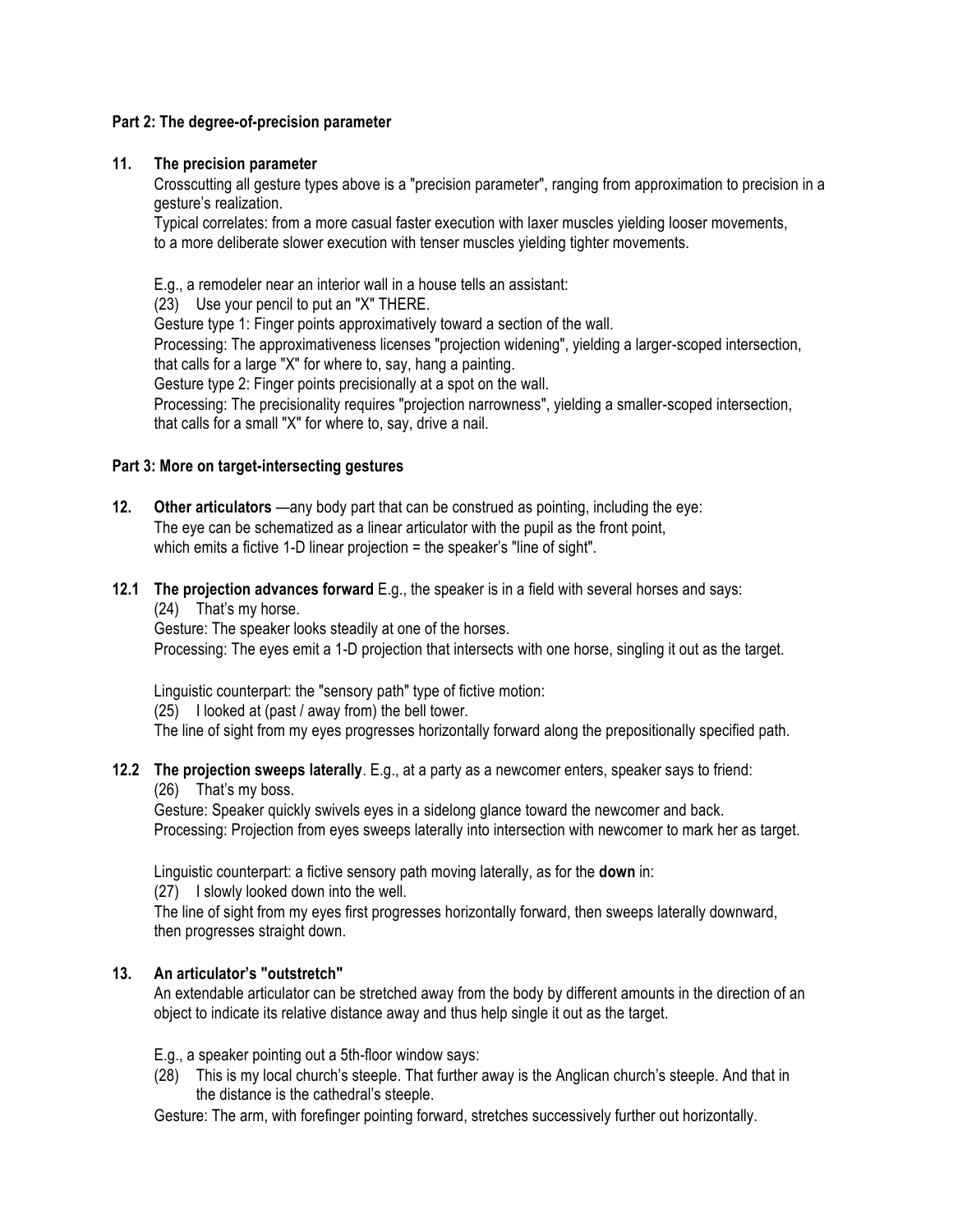Processing: a. At each degree of the articulator's outstretch, its projection extends further forward.

b. By an operation of **scale shift**, the magnitude of an articulator's path or distance from the body is multiplied in its fictive construct (here, inches for the hand to miles for the projection). Perceptual counterpart: metric scaling (Palmer, 1999).

### **14. Serial gestures and projections**

The articulator makes a succession of pointing gestures, each aimed at the next item in a linear array, to mark the whole array as a single compound target.

E.g., there are ten candles in a row along a mantelpiece, and the speaker says:

(29) Those candles all come from different countries.

Gesture: Finger first points at leftmost candle and, as forearm swings rightward,

points separately at 3-4 more successive candles; these thrusts are linked laterally by short arcs.

Processing: a. Through **selective attention**, the thrusts are foregrounded and the arcs are disregarded.

- In general, such arcs may be a "disregard" signal—cf. ASL.
- b. The 4-5 candles pointed at are taken to represent the full array—a **target sample**.
- c. The effect of the serial pointing is imagined to continue past candle 5 to the end in a fictive operation of **target filling**.

Here, all projections shoot forward, but their successive intersections form a fictive line moving rightward. Linguistic counterpart: the "pattern path" type of fictive motion, e.g.:

(30) As I painted a stripe on the ceiling, a line of paint spots slowly progressed across the floor. All paint drops fall vertically, but the successive spots form a fictive line moving horizontally.

**15. Starting point of a projection**: the locus in space where it is interpreted as starting So far, all projections have simply started at the articulator. But it can also start elsewhere.

E.g., two hills ten and twenty miles away, the second only a bit visible behind the first. Speaker says:

(31) That's the hill we'll cross today. And that's the hill we'll cross tomorrow.

Gesture 1: finger points directly forward toward nearer hill (prototype pointing).

Gesture 2: The arm is extended upward, with the finger pointing at a downward angle.

Processing for 2: a. An image of the hand moves fictively upward—more than the arm does, by scale shift.

b. Through the operation of repositioning, it moves up to a locus from which the downward angled projection first seems to clear the closer hill.

# **16. A projection's midcourse direction shift**

The 1-D projection, usually straight, is now parabolic.

E.g., with the target out of visual range, the speaker says:

(32) My kite landed way over there.

Gesture: Cocked-back forearm swings forward and cocked-back finger jabs forward and upward at a 45 degree angle; eyebrows raise and head and eyes tilt upward.

Processing: Launched by the articulator, the projection first moves upward at an angle and then, like something thrown, curves back down to intersect with the target.

# **Part 4: A cognitive fictivity system**

A more general cognitive system of fictivity that generates nonperceived spatial constructs may have gradually evolved in the lineage leading to humans, perhaps appearing in:

Visual perception: a. Gestalt principles of closure, grouping, continuation